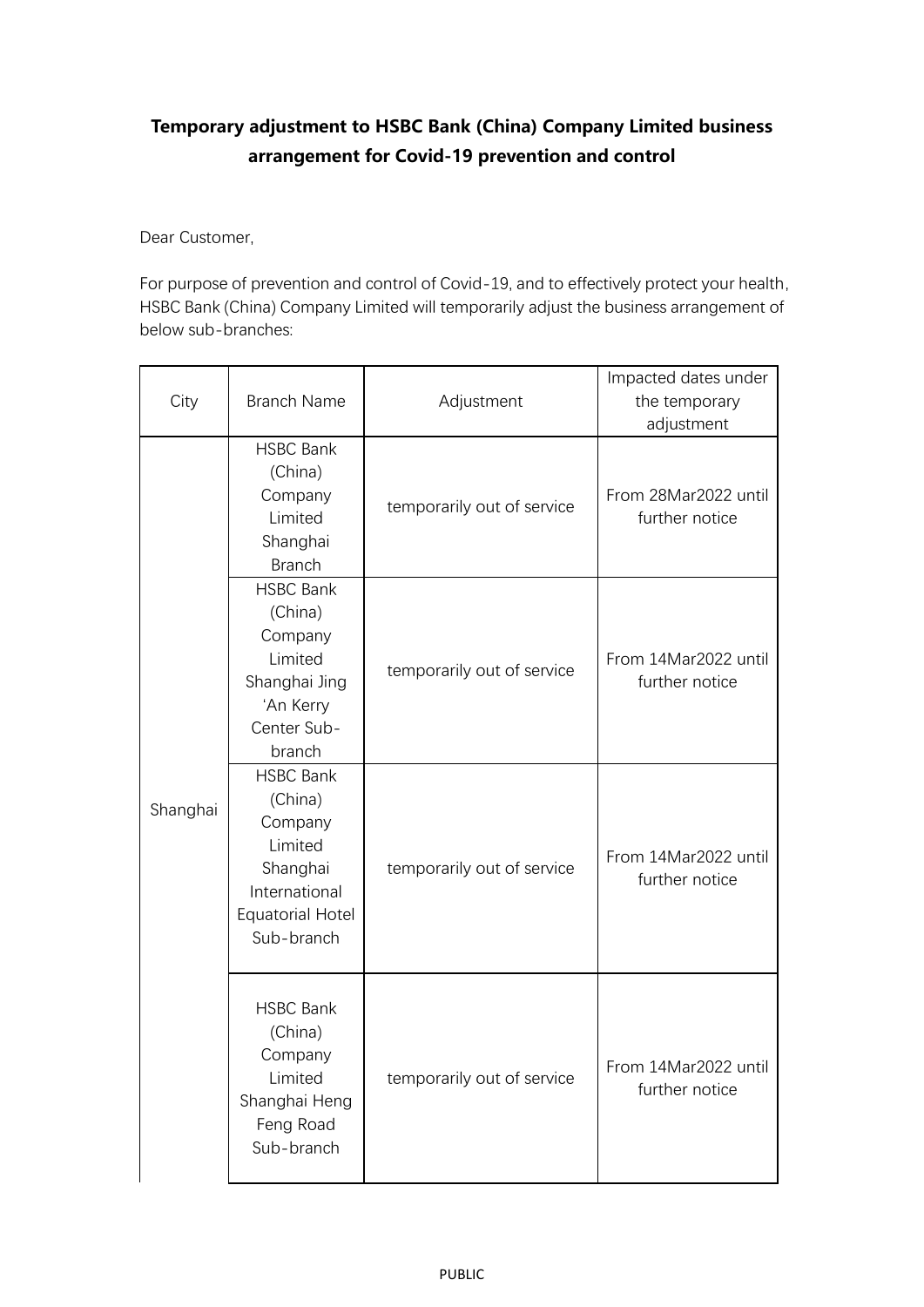| <b>HSBC Bank</b><br>(China)<br>Company<br>Limited<br>Shanghai Hong<br>Kong Plaza<br>Sub-branch      | temporarily out of service | From 28Mar2022 until<br>further notice |
|-----------------------------------------------------------------------------------------------------|----------------------------|----------------------------------------|
| <b>HSBC Bank</b><br>(China)<br>Company<br>Limited<br>Shanghai Ciro's<br>Plaza Sub-<br>branch        | temporarily out of service | From 14Mar2022 until<br>further notice |
| <b>HSBC Bank</b><br>(China)<br>Company<br>Limited<br>Shanghai Tai<br>Kang Road<br>Sub-branch        | temporarily out of service | From 14Mar2022 until<br>further notice |
| <b>HSBC Bank</b><br>(China)<br>Company<br>Limited<br>Shanghai Hong<br>Qiao the HUB<br>Sub-branch    | temporarily out of service | From 14Mar2022 until<br>further notice |
| <b>HSBC Bank</b><br>(China)<br>Company<br>Limited<br>Shanghai<br>Zhong Shang<br>Park Sub-<br>branch | temporarily out of service | From 14Mar2022 until<br>further notice |
| <b>HSBC Bank</b><br>(China)<br>Company<br>Limited<br>Shanghai Touch<br>Mall Sub-<br>branch          | temporarily out of service | From 14Mar2022 until<br>further notice |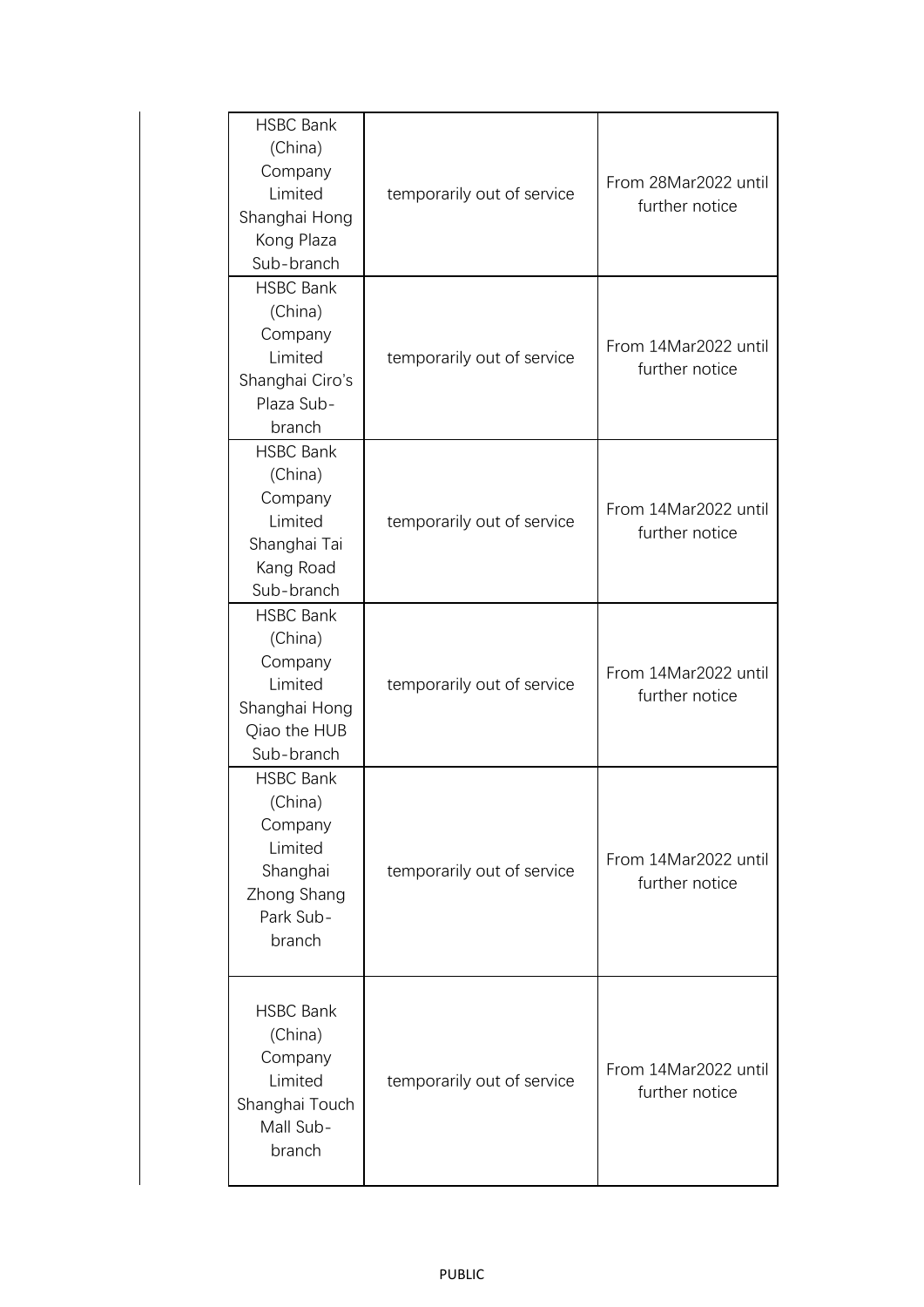| <b>HSBC Bank</b><br>(China)<br>Company<br>Limited<br>Shanghai<br>Chamtime Plaza<br>Sub-branch               | temporarily out of service | From 16Mar2022 until<br>further notice     |
|-------------------------------------------------------------------------------------------------------------|----------------------------|--------------------------------------------|
| <b>HSBC Bank</b><br>(China)<br>Company<br>Limited<br>Shanghai Bi Yun<br>Sub-branch                          | temporarily out of service | From 28Mar2022 for<br>until further notice |
| <b>HSBC Bank</b><br>(China)<br>Company<br>Limited<br>Shanghai Kerry<br>Parkside Sub-<br>branch              | temporarily out of service | From 21Mar2022 for<br>until further notice |
| <b>HSBC Bank</b><br>(China)<br>Company<br>Limited<br>Shanghai Heng<br>Shan Road<br>Sub-branch               | temporarily out of service | From 28Mar2022 until<br>further notice     |
| <b>HSBC Bank</b><br>(China)<br>Company<br>Limited<br>Shanghai Hong<br>Qiao Yangtze<br>Center Sub-<br>branch | temporarily out of service | From 28Mar2022 until<br>further notice     |
| <b>HSBC Bank</b><br>(China)<br>Company<br>Limited<br>Shanghai Pilot<br>Free Trade<br>Zone Sub-<br>branch    | temporarily out of service | From 23Mar2022 until<br>further notice     |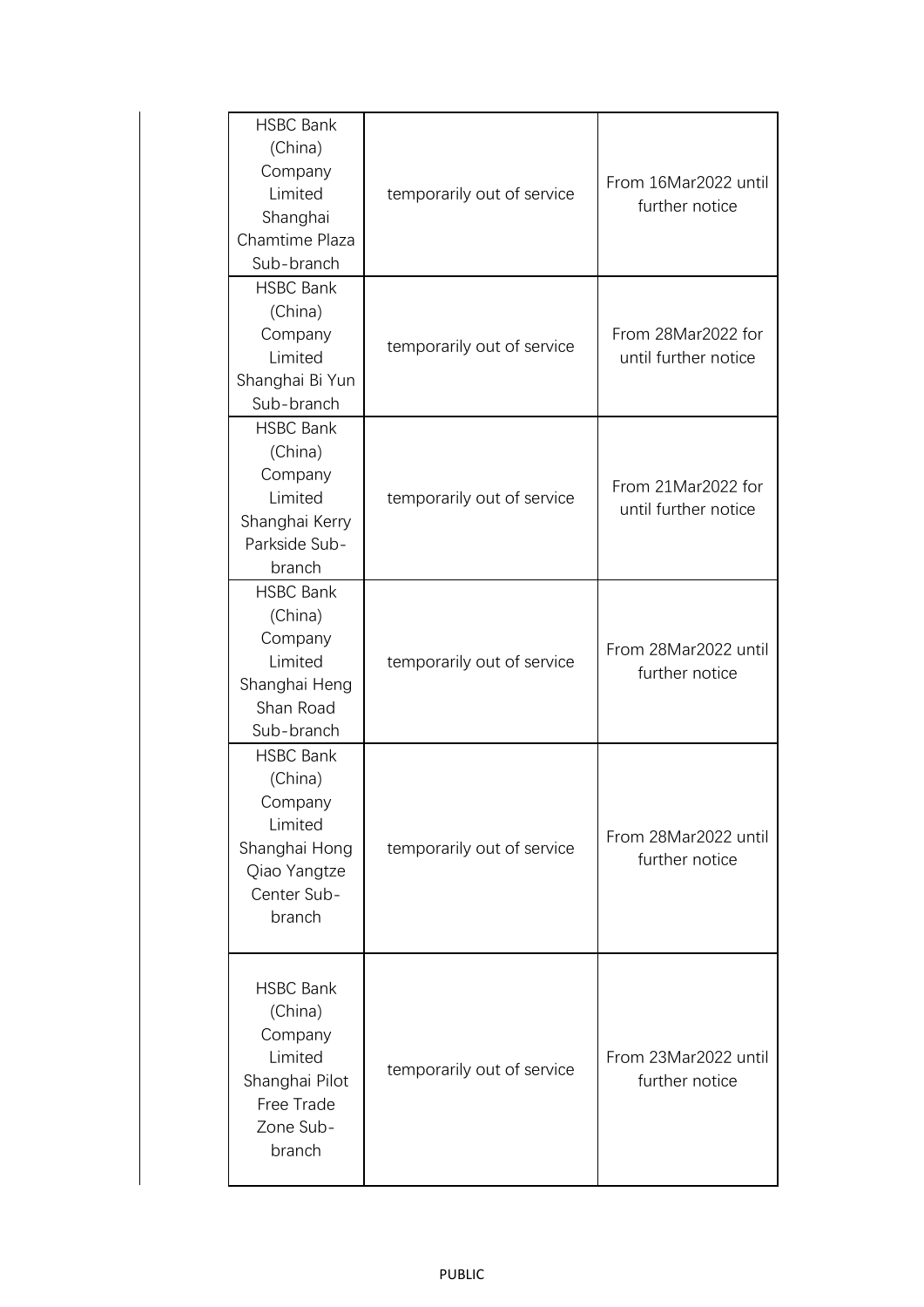|          | <b>HSBC Bank</b><br>(China)<br>Company<br>Limited<br>Shanghai Cao<br>Xi Road Sub-<br>branch | temporarily out of service | From 25Mar2022 until<br>further notice |
|----------|---------------------------------------------------------------------------------------------|----------------------------|----------------------------------------|
|          | <b>HSBC Bank</b><br>(China)<br>Company<br>Limited<br>Shanghai Lian<br>Yang Sub-<br>branch   | temporarily out of service | From 28Mar2022 until<br>further notice |
|          | <b>HSBC Bank</b><br>(China)<br>Company<br>Limited<br>Shanghai Bund<br>Sub-branch            | temporarily out of service | From 28Mar2022 until<br>further notice |
|          | <b>HSBC Bank</b><br>(China)<br>Company<br>Limited<br>Shanghai Da<br>Ning Sub-<br>branch     | temporarily out of service | From 28Mar2022 until<br>further notice |
|          | <b>HSBC Bank</b><br>(China)<br>Company<br>Limited<br>Shanghai Gu<br>Bei Road Sub-<br>branch | temporarily out of service | From 28Mar2022 until<br>further notice |
|          | <b>HSBC Bank</b><br>(China)<br>Company<br>Limited<br>Shanghai Jing<br>'An Sub-branch        | temporarily out of service | From 28Mar2022 until<br>further notice |
| Tangshan | <b>HSBC Bank</b><br>(China)<br>Company<br>Limited<br>Tangshan<br>branch                     | temporarily out of service | From 21Mar2022 until<br>further notice |